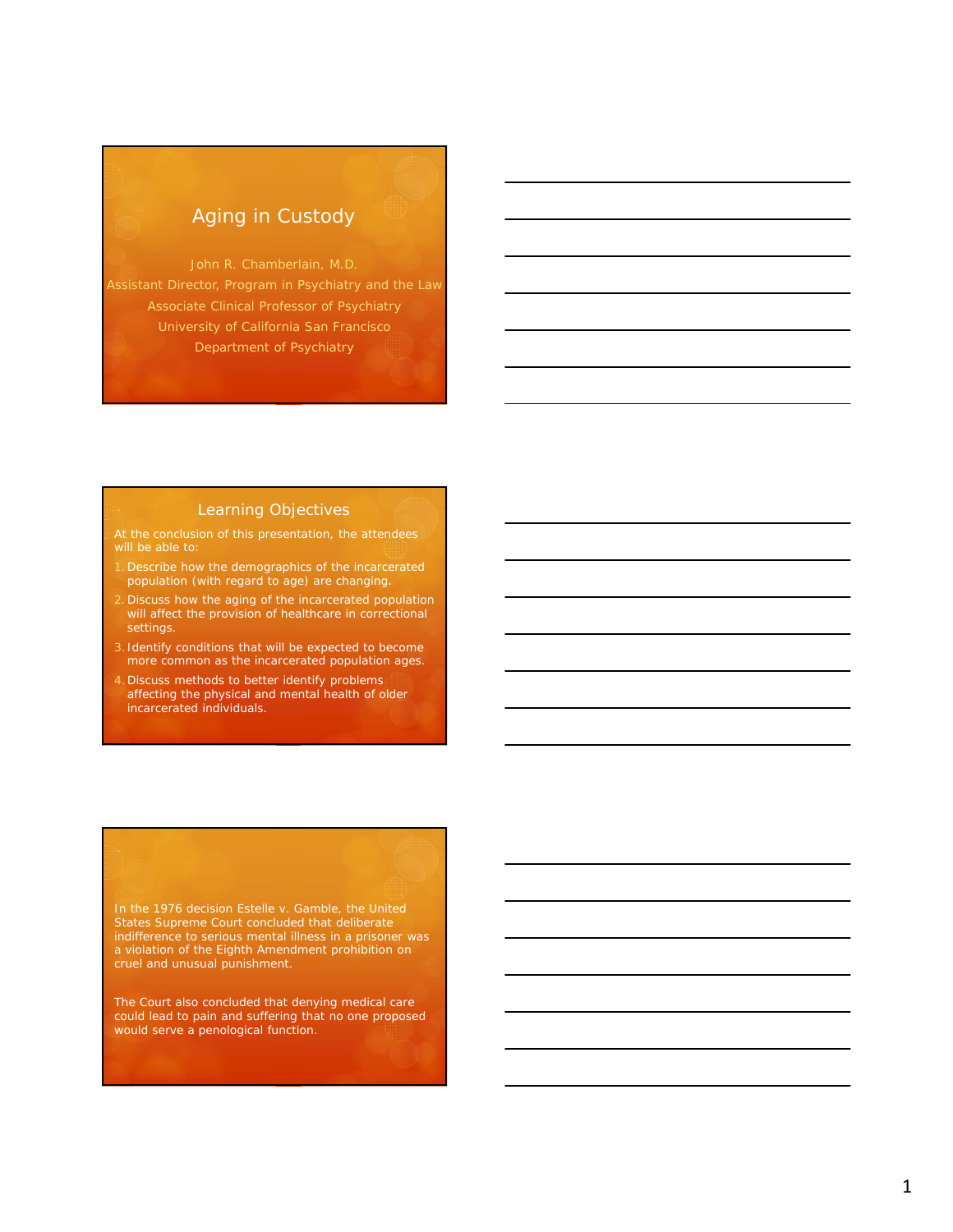### **Demographics**

In 2010 11% of inmates in the United States prison population were 50 years and older.

The incarcerated population in the United States is aging much more rapidly than the overall population in the United States.

From 1990 to 2009 the older adult population in the United States increased by over one half.

In 1990, 2 states had more than 1000 prisoners classified as older.

In 2009 that number had increased to 28.







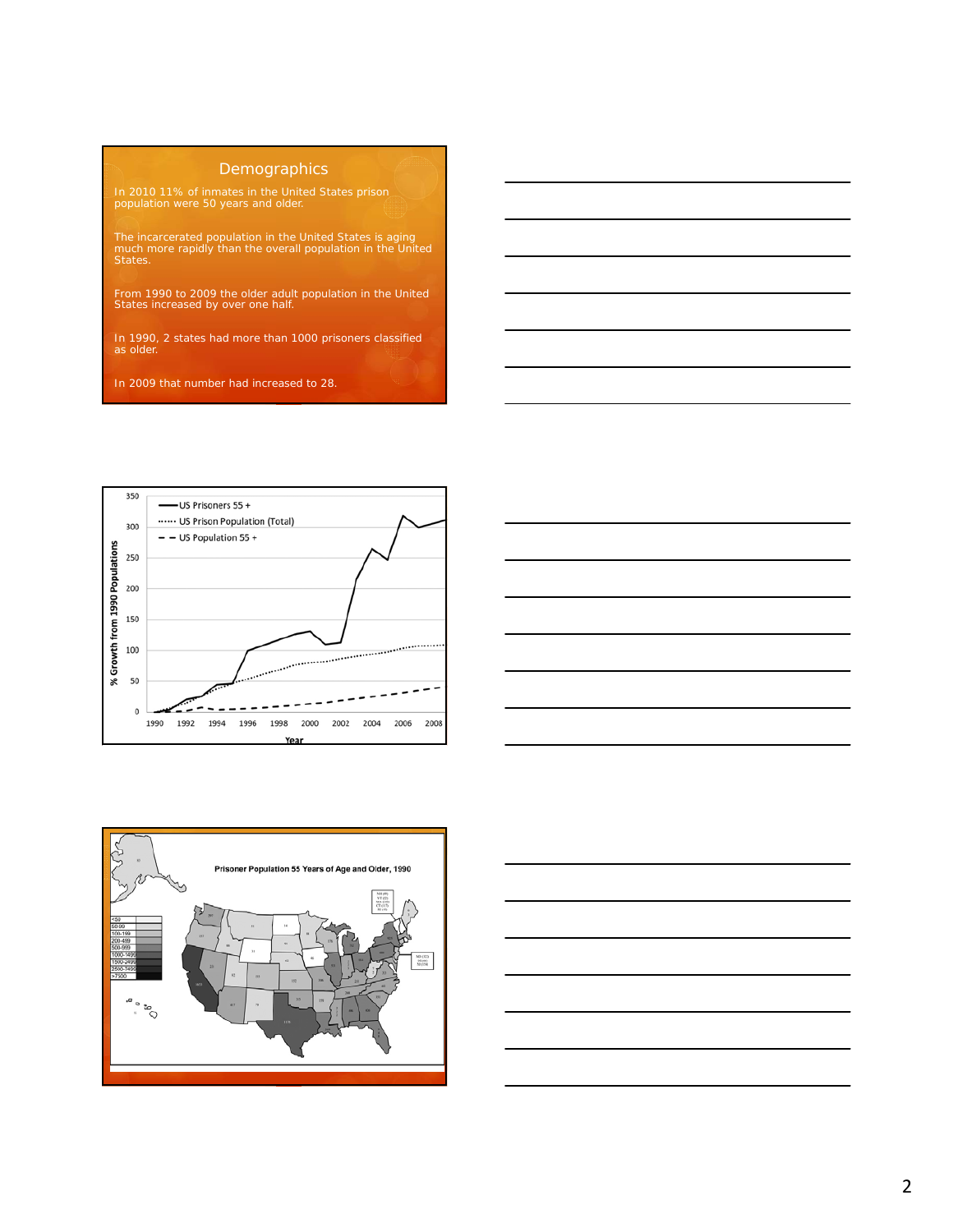



In 1990, there were 33,499 inmates 50 years and older in the United States prison system.

In 2001, there were 113,358 inmates 50 years and older in the United States prison system.

In 2010, there were 246,600 inmates 50 years and older in the United States prison system.

This represents an eight fold increase in two decades.

In 2010, 11% of inmates in the United States prison population were 50 years and older.

In a study published in 2001, Fazel, et al noted that the number of prisoners aged 60 and above in England and Wales had more than tripled in the prior decade.

They noted that, due to demographic changes and changes in sentencing practices, the population of elderly prisoners was expected to further increase.

They noted that, at the time of their study, elderly prisoners accounted for less than 2% of the total prison population.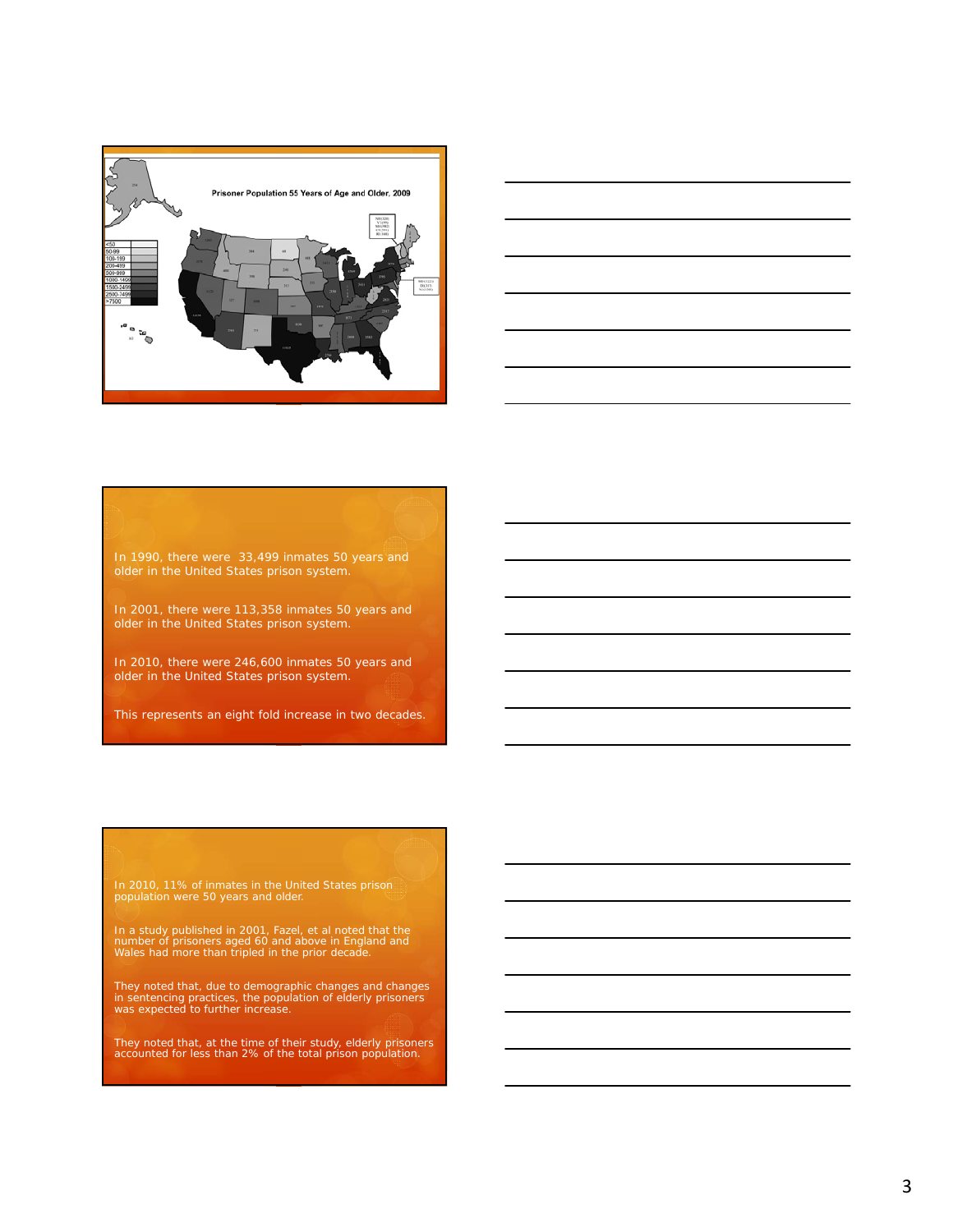In a 2011 study, Kingston, et al noted that between 2000 and 2009, the number of incarcerated men increased by 25.8% in England and Wales.

During the same time period, the number of incarcerated men aged 60 and above increased by 109%.

During that timeframe, the number of incarcerated women rose by 14.9%.

However, the number of incarcerated women who were at least 50 years old increased by 173%.

### Costs of an Aging Population

Compared with younger prisoners, it is estimated that it costs about three times more to incarcerate older prisoners.

Much of this increased cost is the result of the cost of healthcare for older prisoners.

Older prisoners commonly receive treatment for acute events associated with chronic disease in community hospitals.

In 2008, California spent more than \$470 million for contract-based medical care outside of correctional facilities.

### Aging and Health

Medications may impact functional status as people

Anticholinergic medications and benzodiazepines have consistently been associated with problems in functional status among elderly individuals.

Studies of the relationship between antidepressant medication use and declining functional status in the elderly were mixed.

Studies of the relationship between functional status in elderly individuals and the use of antihypertensives were mixed.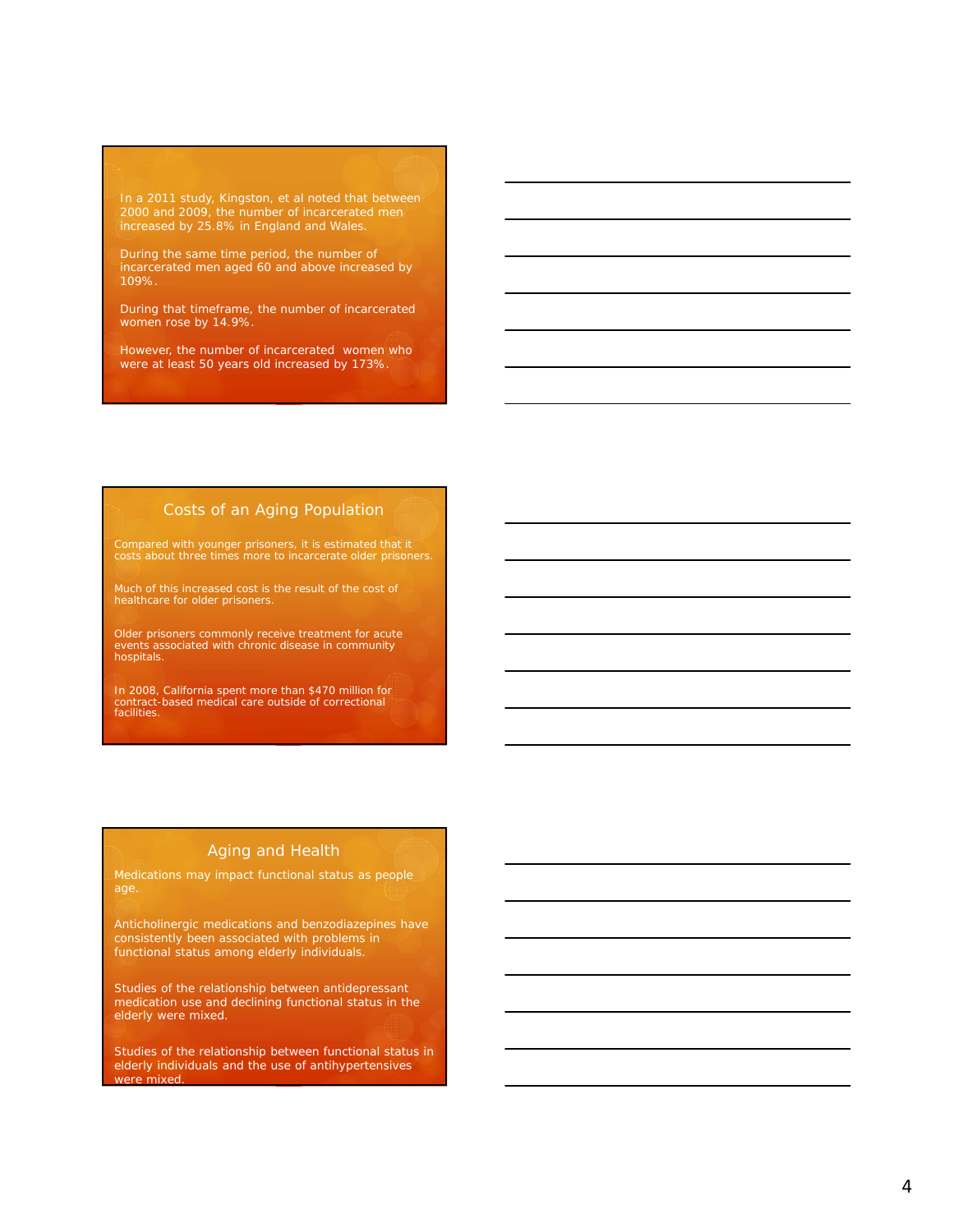The majority of physiological functions in youth have significant amounts of spare capacity.

We will refer to this spare capacity as physiological reserve.

A progressive decrease in this reserve is typical of even healthy aging.

Examples of such a decline include: Decreased explosive power of the lower limbs

Decreased hepatic function

Decreased glomerular filtration rate

Decreased bone mass

The decrease in physiologic reserve lessens a person's ability to react to situational and environmental challenges.

Muscle loss (sarcopenia) starts in middle age.

Muscle loss progresses at about 1% annually.

This is the result of muscle fiber loss which in turn may be due to progressive, partially compensated denervation.

hypertension, increasing age is associated with loss of renal tissue.

From birth until the fourth decade of life, renal mass increases in a progressive manner.

Renal mass subsequently decreases at a rate of 10% per decade.

Renal mass is 20 to 30% (or more) less in the seventh and eighth decades of life than in the fourth.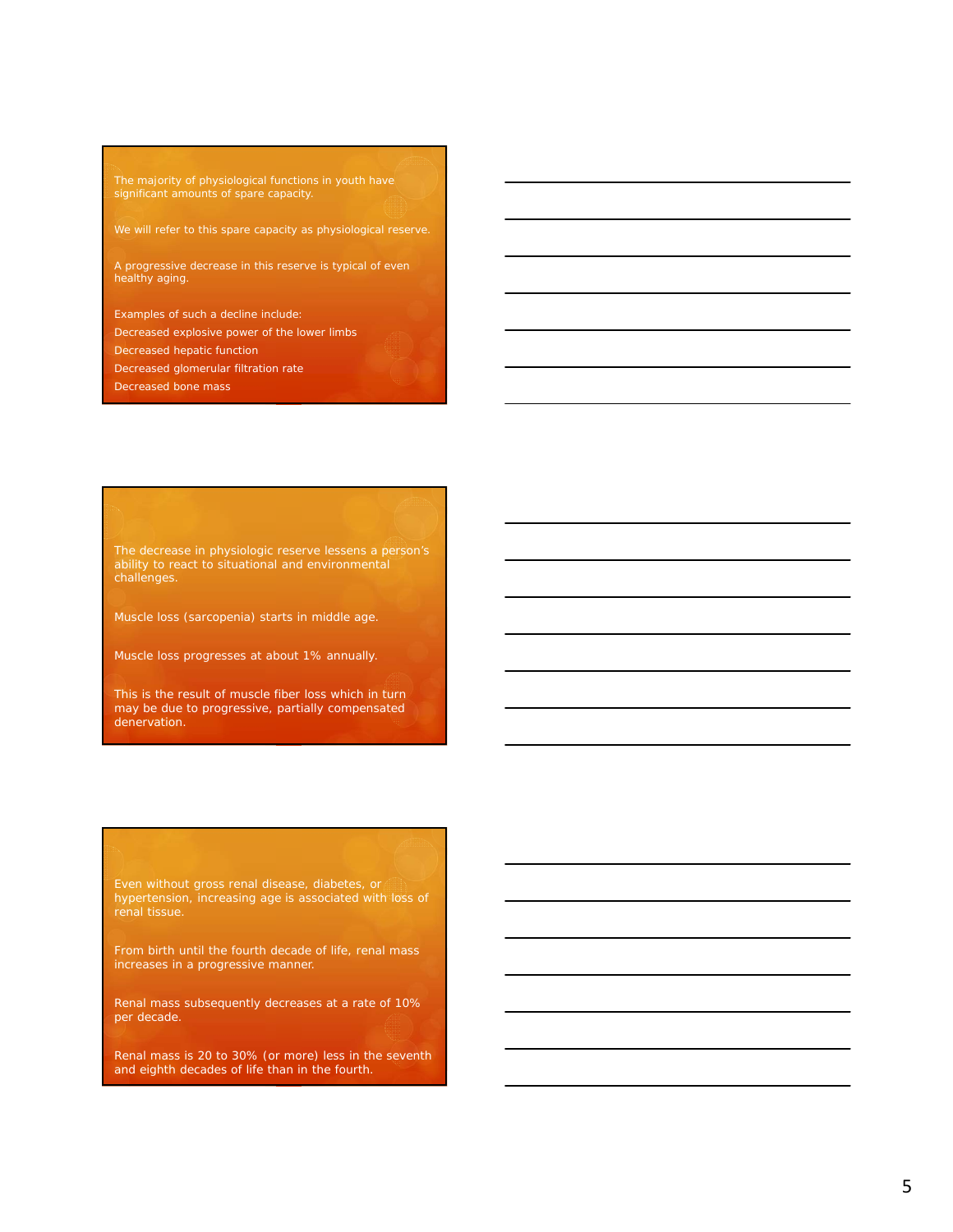There is a reduction in functional glomeruli with aging.

remaining glomeruli also decreases with age.

After approximately age 40, renal blood flow decreases.

The changes in glomerular filtration rate may not be immediately apparent due to physiological reserve and the fact that creatinine production also declines.

The normal range of serum creatinine levels for healthy, young individuals is too high for elderly individuals.

A serum creatinine of 1 mg/dL in a 20-year-old may<br>represent an estimated glomerular filtration rate of 120<br>milliliters per minute but in an 80-year-old individual it may<br>represent a glomerular filtration rate of 60 mL per

Increasing age is typically associated with decreases in drug elimination by the kidneys.

This decreased elimination is proportionate to decreases in creatinine clearance.

Liver volume significantly decreases as people age.

Liver blood flow decreases with age.

There is a decrease in the number of hepatocytes with increasing age.

There is a decrease in liver clearance of many drugs with increasing age.

This decrease appears to be more related to decreased blood flow and liver size than to changes in enzyme activity.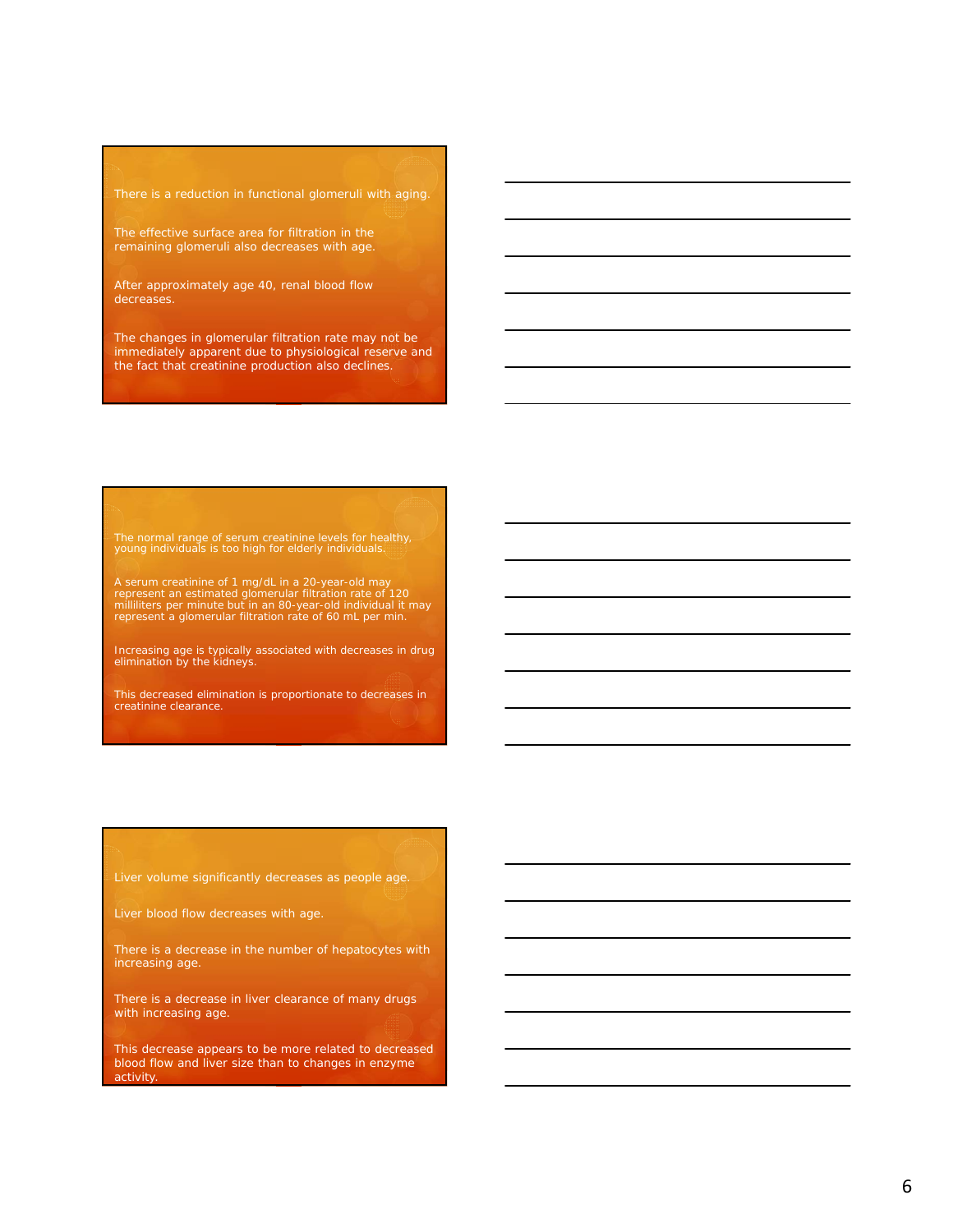There is evidence that increasing age is associated with hypoxia of hepatocytes.

There is also evidence that oxidative stress results in decreased uptake of oxygen and decreased propranolol clearance compared to morphine clearance.

Propranolol clearance involves oxidative metabolism while morphine clearance involves conjugation metabolism.

These results support the idea that aging is associated with a restricted supply of oxygen which limits drug metabolism in the liver, especially oxidative metabolism.

There is a common perception that prisoners demonstrate accelerated aging when compared to community counterparts of the same chronological age.

The health condition of incarcerated individuals has been suggested to approximate that of people 10 to 15 years older who are not incarcerated.

Research has demonstrated that older prisoners (50 years and older) are more likely to have disability when compared with peers in the community.

Research has also demonstrated that older prisoners are more likely then peers in the community to have at least one chronic health problem.

A 2008 study indicated that: 16% had tuberculosis 32% had hypertension

A 2006 study indicated that: Mental health problems had been diagnosed in between 16 and 36% of older inmates.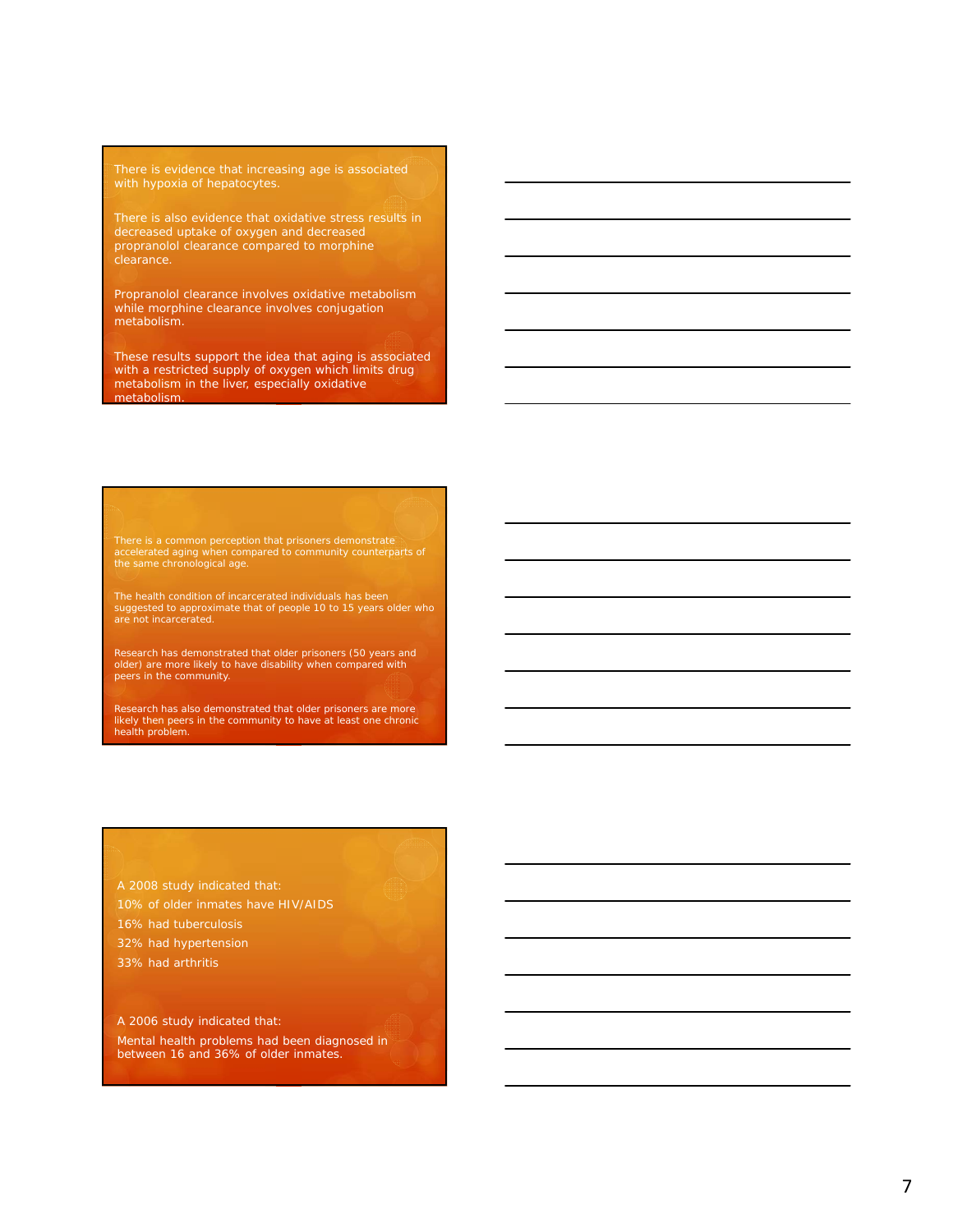## Older prisoners have an average of three chronic medical problems.

Compared with older non-prisoners and younger prisoners, older prisoners have a greater burden of disorders such as pulmonary disease, diabetes, and hypertension.

46.7% of prisoners with at least three chronic disorders in Texas are 55 and older.

Prisoners in Texas who are age 55 and older, on average, are chronically prescribed 7.3 classes of medications.

In 2007, 45.7% of deaths in state prison (1,550) occurred among prisoners who were age 55 and older.

From 2001 to 2007:

The death rate for prisoners age 45 to 54 years was 559/100,000.

The death rate for prisoners age 55 and older was 2,123/100,000.

In a study published in 2001, Fazel, et al studied male prisoners who were at least 60 years old.

Approximately 85% of the prisoners consented to take part in the study.

| Health rated as good or very good on self-report: |                                                                                          |
|---------------------------------------------------|------------------------------------------------------------------------------------------|
| Prisoners 60 years old and older                  | 36%<br><b>ASSIS</b><br><b>STATISTICS</b><br><b><i>Provincial</i></b><br>                 |
| Prisoners 18 to 49 years of age                   | .<br>.<br>.<br>,,,,,,,,,,,,<br>61%<br>.<br>.<br><br>.<br>.<br>.<br><b>Carl Carl</b><br>. |
| Elderly men in the community                      | 62%<br>                                                                                  |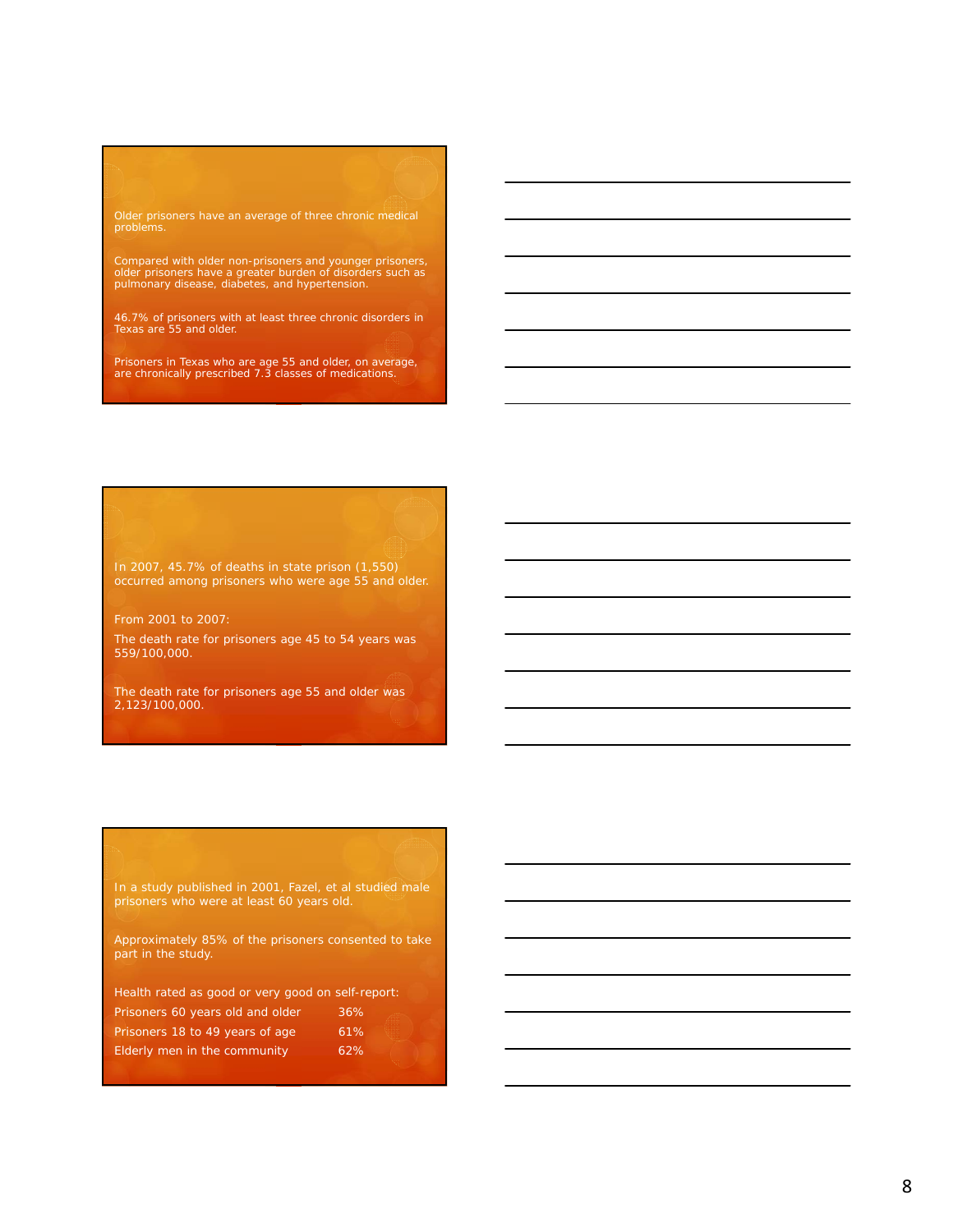Taking prescribed medication: Prisoners 60 years old and older 77% Prisoners 18 to 49 years of age 30% Elderly men in the community 68%

Longstanding disability or illness: Prisoners 60 years old and older 83% Prisoners 18 to 49 years of age 46% Elderly men in the community 65%



## 85% of the older prisoners had a major illness listed in their medical records.

Respiratory, musculoskeletal, cardiovascular, and psychiatric illnesses were the most common major conditions listed in the medical records of the older prisoners.

| <b>Diagnosis</b>                      | % of older prisoners |
|---------------------------------------|----------------------|
| Ischemic heart disease or angina      | 19.7%                |
| <b>Hypertension</b>                   | 13.3%                |
| Osteoarthritis                        | 13.3%                |
| <b>Diabetes mellitus</b>              | 8.4%                 |
| Chronic obstructive pulmonary disease | 6.9%                 |
| Asthma                                | 5.4%                 |

## In a 2004 study, Fazel, et al reported on medication prescription in elderly prisoners. System **Rx'd** Accurately Targeted

|     | $100$ and $101$ $101$ $100$ |
|-----|-----------------------------|
| 35% | 85%                         |
| 28% | 65%                         |
| 21% | 58%                         |
| 13% | 61%                         |
| 9%  | 18%                         |
|     |                             |

**A mere 18% of prisoners with a recorded psychiatric problem were getting psychotropic medication.**

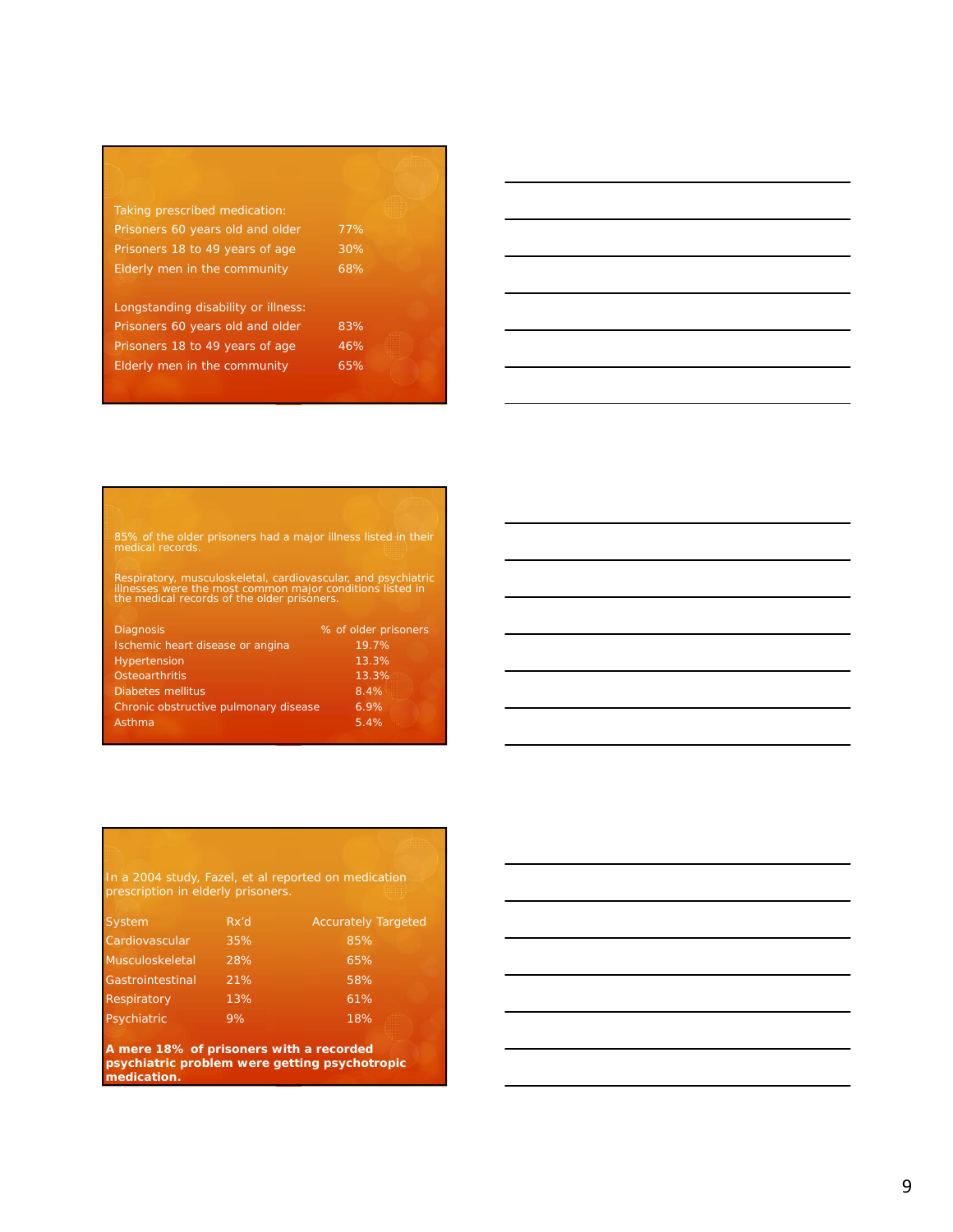In a 2006 study, Williams, et al noted that there had been a 350% increase in the population of incarcerated geriatric women in the prior decade

They noted that a third of the entire prison population in the United States was projected to be geriatric by 2030.

Female geriatric prisoners have greater rates of comorbid disorders than males.

Older age and female gender most strongly predict elevated use of medical services and morbidity.

three comorbid conditions.

22% of the female prisoners reported having incontinence.

28% of the female prisoners reported having experienced memory loss.

52% of the female prisoners reported having impaired hearing.

58% of the female prisoners reported having impaired vision.

16% of the female prisoners required assistance with at least one ADL.

This rate is twice that of the general population (age 65 and above) in the United States.

69% of the female prisoners indicated that one or more PADL was quite difficult to perform.

Many of these latter women did not report needing assistance with ADLs.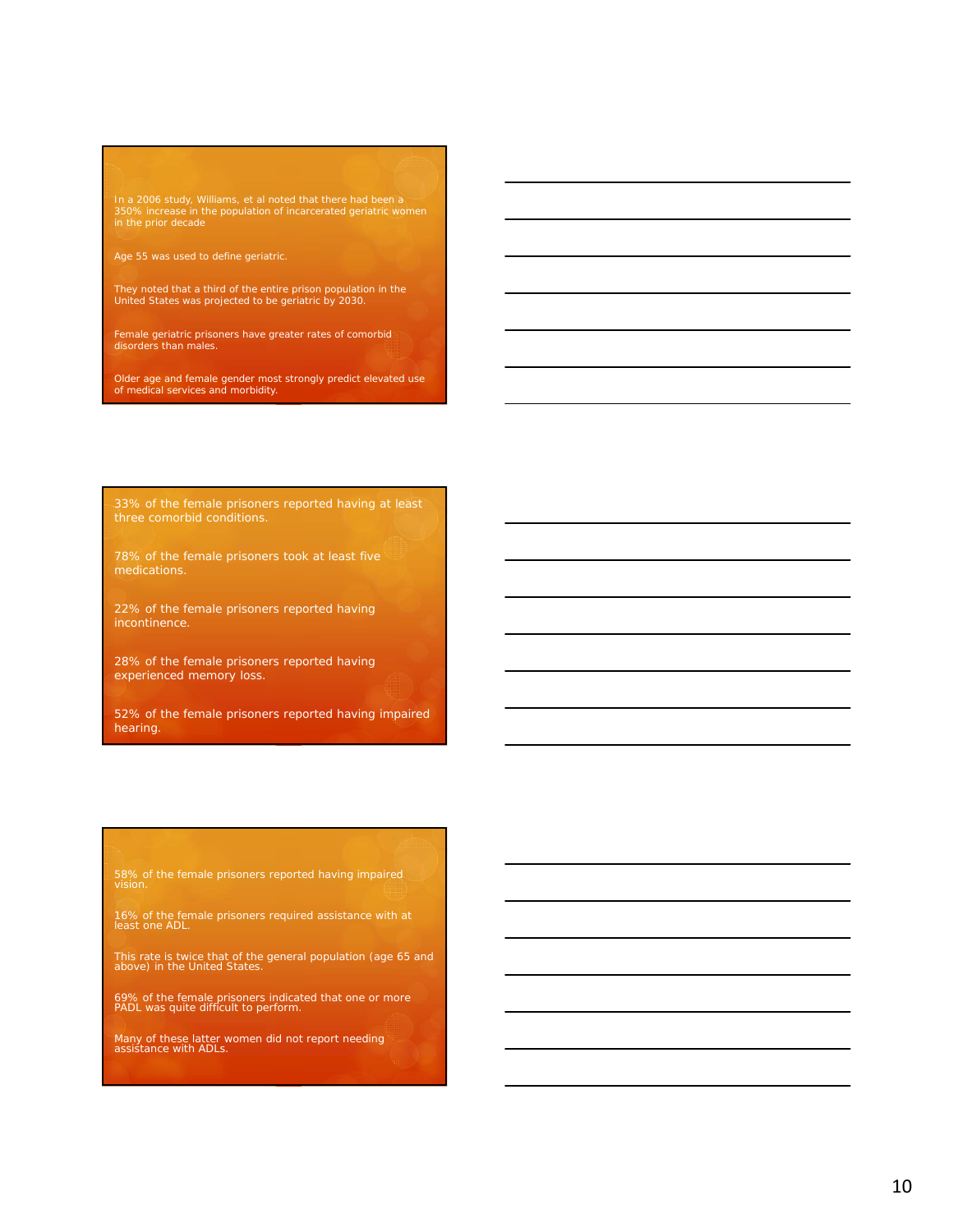### Mental Health of Older Prisoners

In a 2011 study, Kingston, et al noted that 1.6% of older prisoners were diagnosed with dementia by the GMS.

This was slightly above the rate expected for same aged peers living in the community.

They noted there is evidence that long-term incarceration results in cognitive impairment.

They also note that some prisoners who are sent to a hospital with a presumed dementia diagnosis demonstrate an elevation in their scores on the MMSE in the initial few months after transfer.

One study revealed that prisoners with cognitive impairments were identified by correctional officers at a nearly five fold greater rate than by prison officials.

Risk factors for cognitive impairment include a history of traumatic brain injury, posttraumatic stress disorder, and substance abuse.

These conditions are common among prisoners.

Side effects from medication as well as poor diets resulting in deficiencies of vitamins may also increase the risk for dementia among prisoners.

Prisoners are at a significantly higher risk for dementia due to poor mental health and poor physical health status.

Public spending on the care for individuals with billion.

13% of people age 65 and above in the United States are estimated to have some level of dementia.

Estimates of the prevalence of dementia in the prison population in the United States range from 1 to 44%.

It has been estimated that the number of incarcerated individuals with dementia will double by 2030 and will triple by 2050.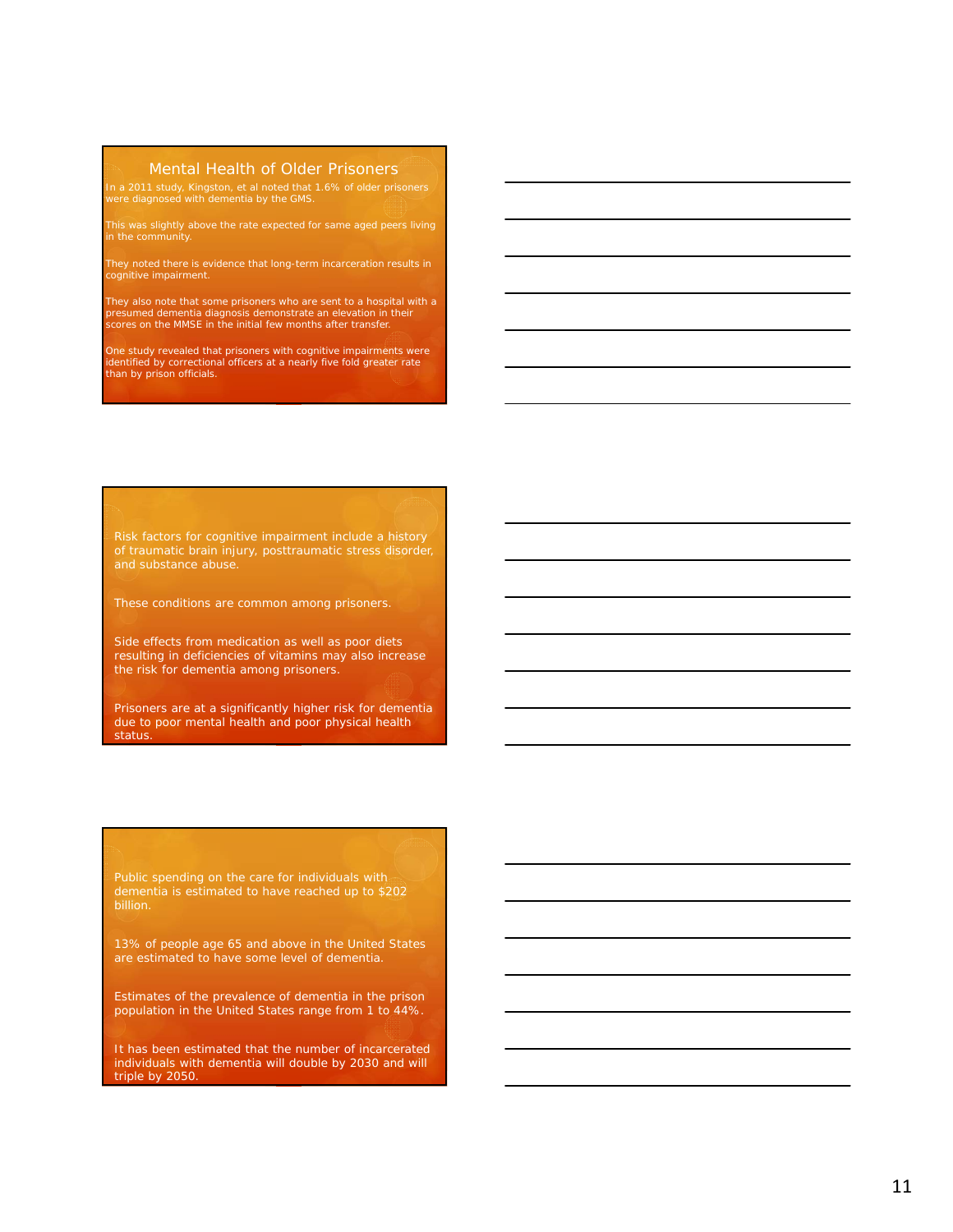One study revealed a 40% rate of cognitive impairment was noted in the medical records of prisoners age 55 years and older.

This prevalence was substantially greater than that of adults of the same age living in the community.

Health care services specific to the geriatric population were only provided in 4% of state institutions according to a 2002 paper by Maschi, et al.

50% of incarcerated individuals 50 to 54 years of age have problems related to mental health.

36% of incarcerated individuals age 55 and above have problems related to mental health.

One third of the individuals in each group will have treatment available to them while in prison.

In another study by Fazel, et al, it was noted that a prior retrospective study had found that 55% of prisoners over age 65 had symptoms of a mental health condition.

They also noted that epidemiological surveys had revealed that 10% of elders in the community had a mental illness while 5 to 10% had dementia.

Fazel, et al's study was based on the same population of male prisoners at least 60 years of age as the study reviewed previously.

The Geriatric Mental State or GMS and the Structured Clinical Interview for DSM-IV Axis II personality disorders were used to assess the prisoners.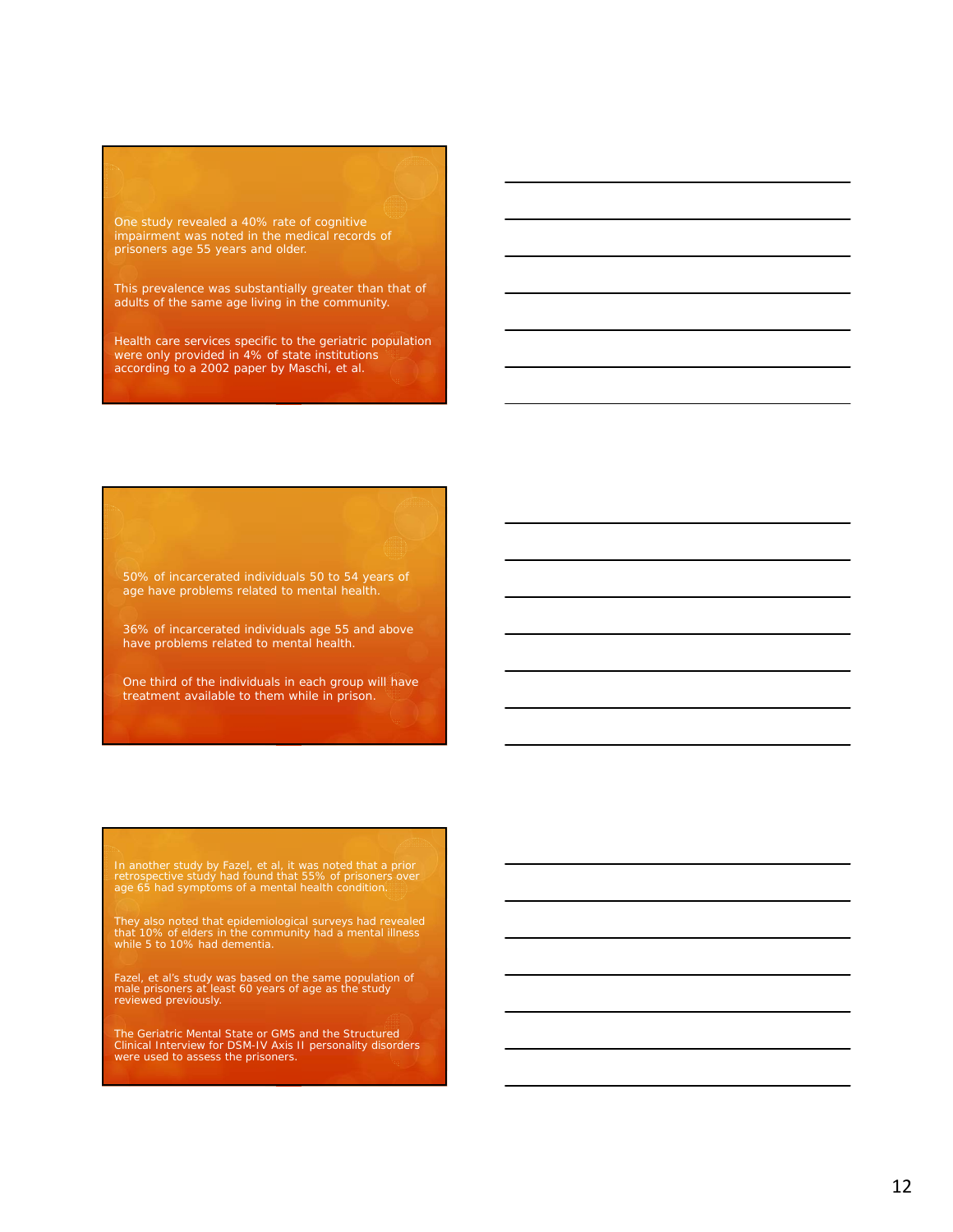31.5% of the prisoners were found to have psychiatric illness based on the GMS.

29.6% of the prisoners were found to have a depressive disorder making it the most common diagnosis.

40% of the prisoners with a depressive disorder based on the GMS had a present or past history of depression listed in the medical record.

76.8% of the prisoners were using some type of prescribed

11.7% of the prisoners diagnosed with depression on the GMS were receiving antidepressant medication.

30% of the prisoners received a diagnosis of a personality disorder based on the SCID-II.

9.4% of the prisoners had comorbid psychiatric illness and personality disorder.

53.2% of the prisoners received a psychiatric diagnosis.

| Personality disorder diagnosis            | <b>Percent of Prisoners</b> |
|-------------------------------------------|-----------------------------|
| Antisocial personality disorder           | 8.3%                        |
| Obsessive-compulsive personality disorder | 7.9%                        |
| Avoidant personality disorder             | 8.3%                        |
| Schizoid personality disorder             | 6.4%                        |
| Mixed personality disorder                | 6.9%                        |
|                                           |                             |

In another study, 64% of prisoners aged 18 to 65 had been found to have a personality disorder on the SCID-II.

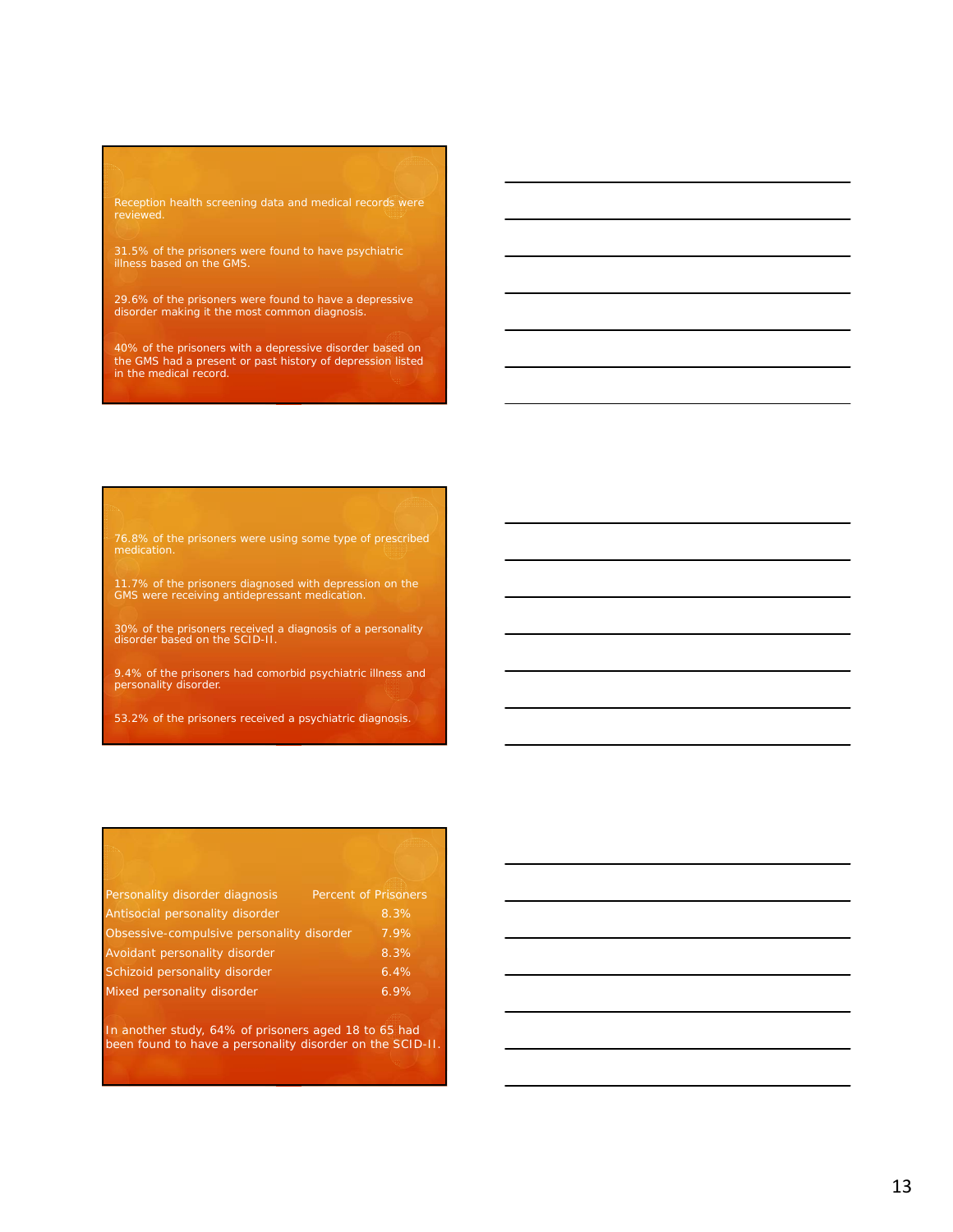In a 2011 study, Kingston, et al noted that in a prior years of age received scores greater than the diagnostic threshold for a mild depression.

Kingston, et al studied prisoners aged 50 and above.

The Geriatric Mental State Examination or GMSE, the Mini-Mental State Examination or MMSE, and the Short-Form 12 or SF-12 were utilized to assess the prisoners.

Medical records and data from reception health screening were also reviewed.

have a diagnosable psychiatric illness.

Depressive disorder was the most common psychiatric diagnosis, accounting for 83% of the diagnoses.

42.1% of the prisoners self-reported having a problem related to mental health.

10% of the prisoners had psychotropic medication recorded in their medical record.

Of note, all of the prisoners receiving psychotropic medication were diagnosed with depression.

medication.

Prisoners who self-reported a prior mental illness history and those with violent offenses had higher risks of having depression.

Prisoners older than 65 years of age had a higher rate of depression than those under 65 years of age.

Physical health was not associated with depression.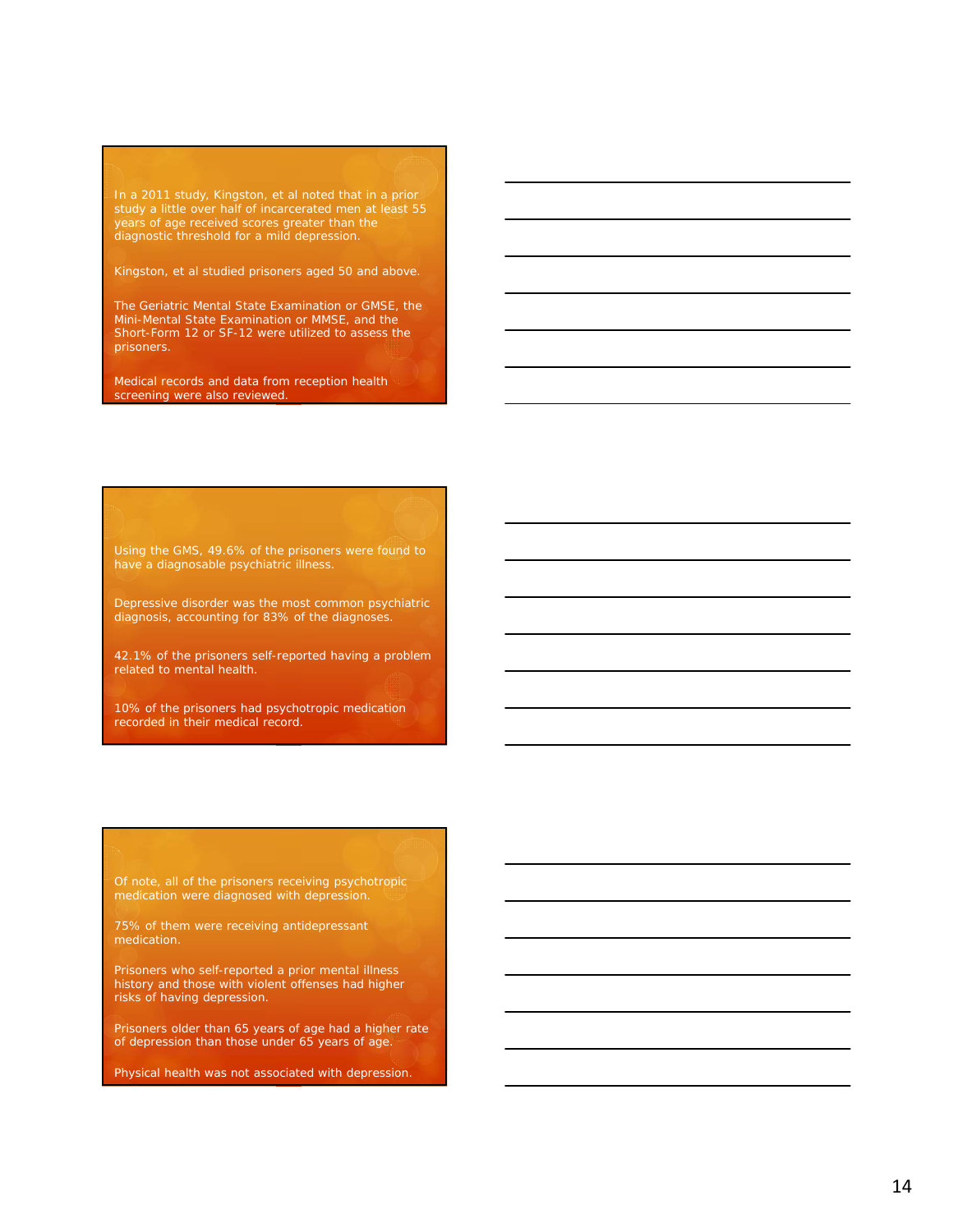men at least 55 years of age who were serving either indeterminate or life sentences.

The Geriatric Depression Scale was utilized to assess depressive symptoms.

The Mini Mental State Examination was used to assess cognitive function.

48% of prisoners had scores in the mild range of depression.

3% of prisoners had scores in the severe range of depression.

range of depression had a score of 10 points on the GDS.

and no depression.

The scores on the GDS were not related to the length of the prison term served.

In a survey of individuals above age 65 in general practice, 35% had depression.

Higher GDS scores were associated with:

Being prescribed >4 medicines (except antidepressants)

Chronic illness (illnesses in the prior 12 months, hypertension, ischemic heart disease, and hypercholesterolemia)

Prisoner ratings of healthcare as being unsatisfactory

Previous history of mental illness (this included substance abuse, anxiety, and depression)

A previous history of depression did not have a greater effect than the presence of other previous psychiatric diagnoses

Lower MMSE score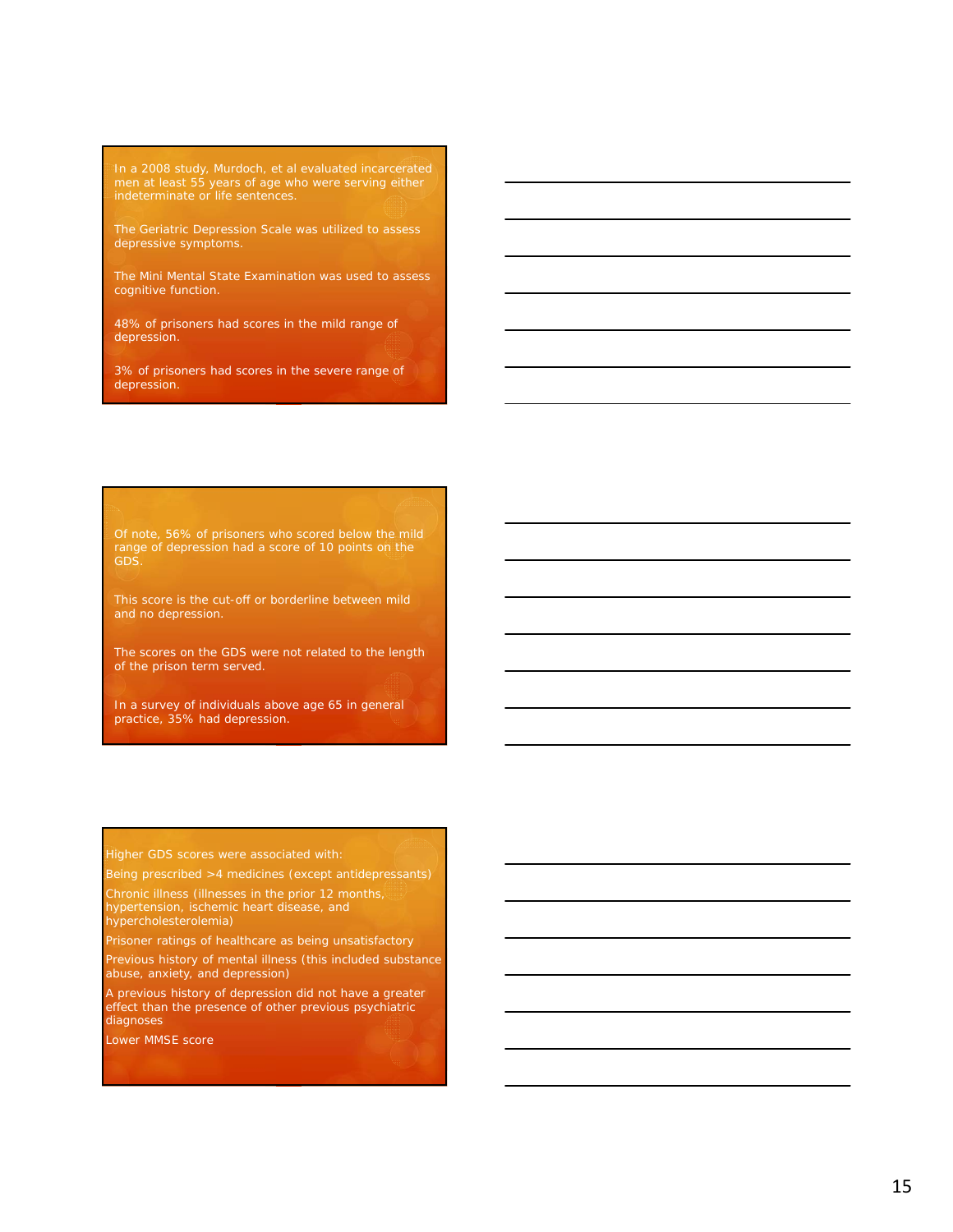# Williams, et al found that increasing functional impairment was associated with feelings of depression in older female prisoners. Level of Impairment **6.1 %** Reporting Depression

| <b>LEVEL OF ITHDAILITIELIT</b> | YO KENDI III IYI DENI ESSIDIT                                          |
|--------------------------------|------------------------------------------------------------------------|
| No functional impairment       | 19%                                                                    |
| A PADL impairment              | <b>STATISTICS</b><br>40%<br>.<br>.<br><b>Service Contract Contract</b> |
| ADL impairment                 | .<br>53%<br>,,,,,,,<br><b>TELEVISION</b>                               |
|                                |                                                                        |

### Safety and Security

such as executive function, visual processes, language, and reasoning which may impair their ability to respond in a rapid manner to either prisoner leaders

Auditory difficulties may also impair the ability of older prisoners to respond appropriately.

Individuals with dementia are more vulnerable to victimization by their peers in prison.

Individuals with dementia may exhibit aggression toward other prisoners or staff.

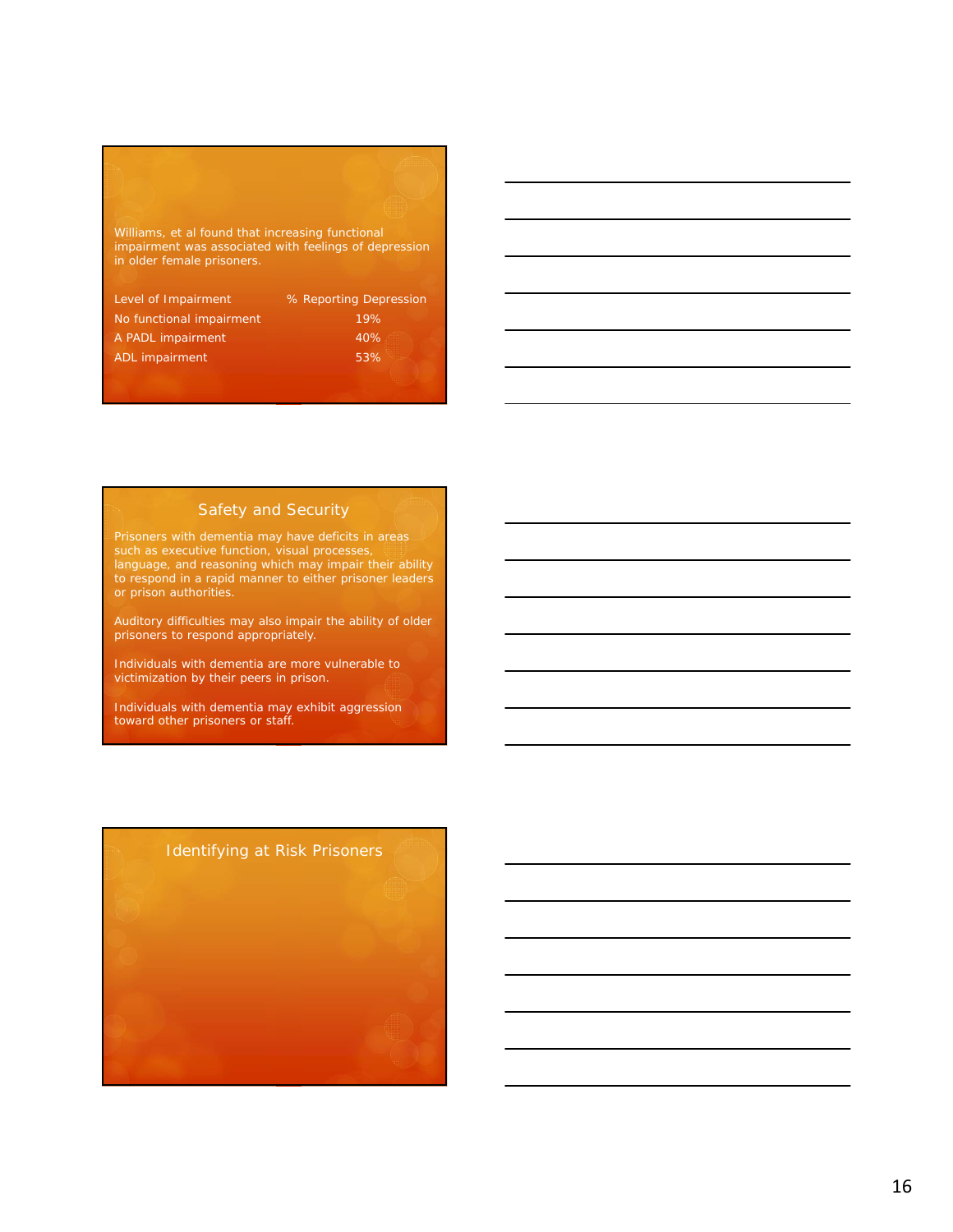measured by evaluating the ability to perform ADL's.

Transferring, dressing, toileting, bathing, and eating are commonly assessed ADLs in community dwelling populations.

Assessment of IADL's may be used in the community to assess for moderate impairment.

Common IADL's are balancing a checkbook, taking transportation, doing laundry, cooking, and shopping.

However assessment of IADL's and ADL'S have limited applicability to the functional assessment of inmates

The care of functionally impaired individuals involves decreasing the discrepancy between functional requirements and functional abilities

Therefore, better assessments of function in correctional settings are necessary

One strategy is to assess PADL'S– Prison ADL's

PADL'S include the ability to hear orders from staff, to drop to the floor for alarms, to stand for headcount, and to climb onto and out of the assigned bunk

Williams, et al described using PADLs to assess functional status.

The PADLs were climbing off and on the top bunk, hearing orders from staff, getting to a dining hall for meals, standing for headcount, and dropping to the floor for alarms.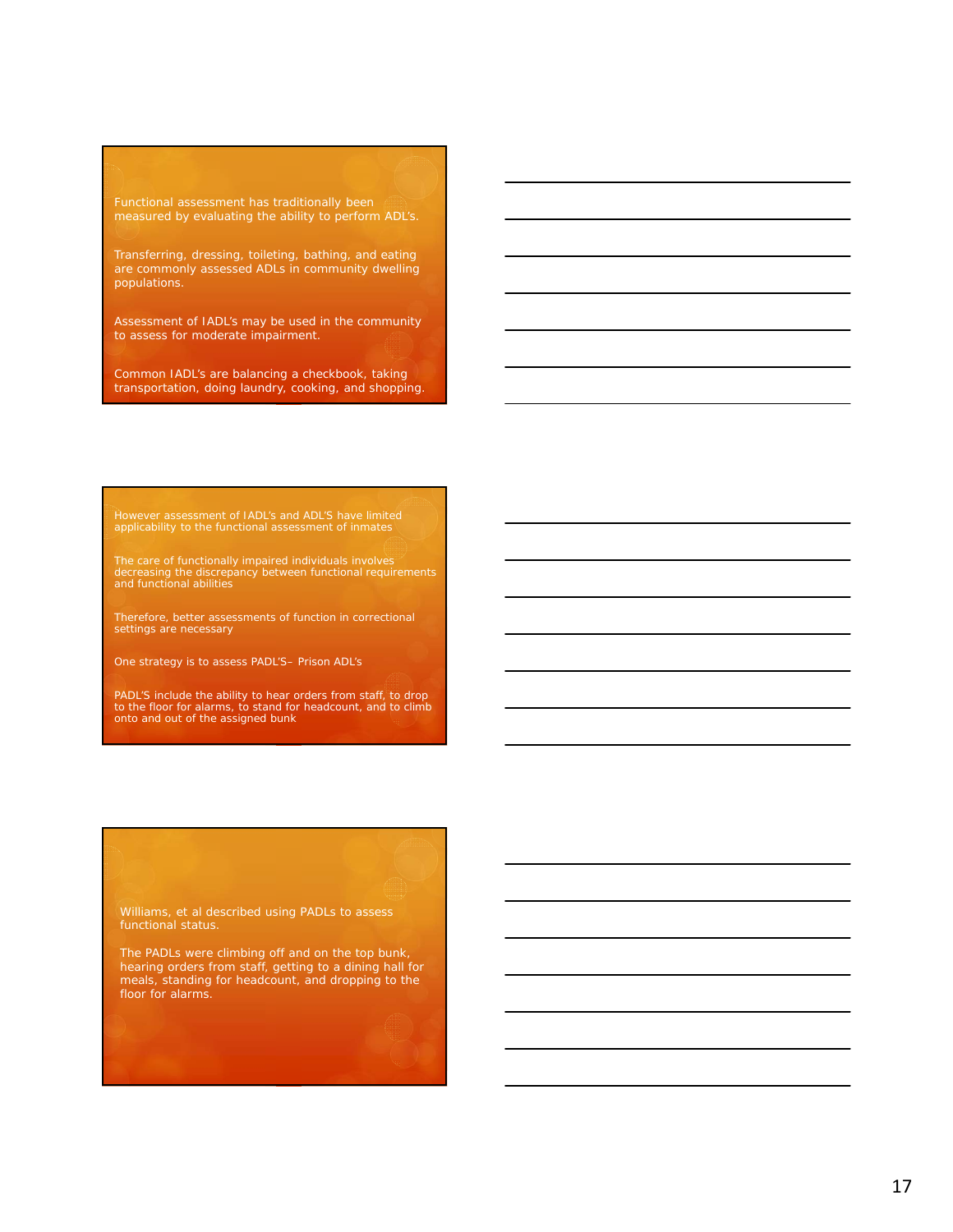### **The Confusion Assessment Method Instrument**

1. Is there evidence of an acute change in mental status from the patient's baseline?

**2A**. Did the patient have difficulty focusing attention, for example, being<br>easily distractible, or having difficulty keeping track of what was being<br>said?

**2B.** Did this behavior fluctuate during the interview, that is, tend to come and go or increase and decrease in severity?

**3.** Was the patient's thinking disorganized or incoherent, such as rambling<br>or irrelevant conversation, unclear or illogical flow of ideas, or<br>unpredictable switching from subject to subject?

4. Overall, how would you rate this patient's level of consciousness?<br>(Alert [normal]; Vigilant [hyperalert, overly sensitive to environmental<br>stimuli, startled very easily], Lethargic [drowsy, easily aroused]; Stupor<br>[dif

### **The Confusion Assessment Method Instrument**

**5.** Was the patient disoriented at any time during the interview, such as<br>thinking that he or she was somewhere other than the hospital, using the<br>wrong bed, or misjudging the time of day?

**6.** Did the patient demonstrate any memory problems during the interview, such as incomparable the difficult or<br>interview, such as inability to remember events in the hospital or<br>difficulty remembering instructions?

**7.** Did the patient have any evidence of perceptual disturbances, for<br>example, hallucinations, illusions or misinterpretations (such as thinking<br>something was moving when it was not)?

**8A.** At any time during the interview did the patient have an unusually increased level of motor activity such as restlessness, picking at bedclothes, tapping fingers or making frequent sudden changes of position?

### **The Confusion Assessment Method Instrument**

**8B.** At any time during the interview did the patient have an unusually<br>decreased level of motor activity such as sluggishness, staring into space,<br>staying in one position for a long time or moving very slowly?

**9.** Did the patient have evidence of disturbance of the sleep-wake cycle, such as excessive daytime sleepiness with insomnia at night?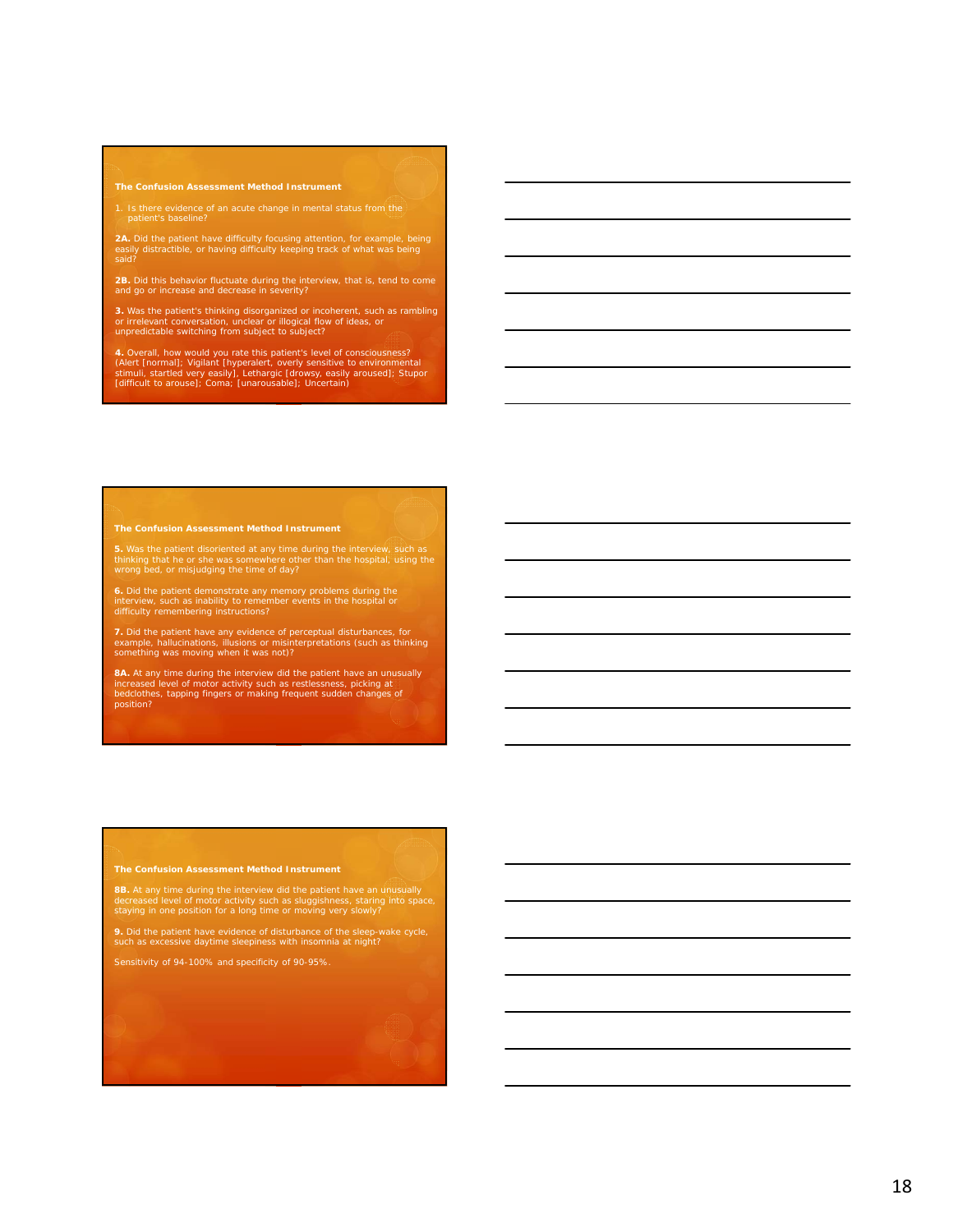



### GERIATRIC DEPRESSION SCALE:

Choose the best answer for how you have felt over the past week:

- 1. Are you basically satisfied with your life? YES / **NO**
- 2. Have you dropped many of your activities and interests? **YES** / NO
- 3. Do you feel that your life is empty? **YES** / NO
- 4. Do you often get bored? **YES** / NO
- 5. Are you in good spirits most of the time? YES / **NO**

6. Are you afraid that something bad is going to happen to you? **YES** / NO

- 7. Do you feel happy most of the time? YES / **NO**
- 8. Do you often feel helpless? **YES** / NO

9. Do you prefer to stay at home, rather than going out and doing new things? **YES** / NO

10. Do you feel you have more problems with memory than most? **YES** / NO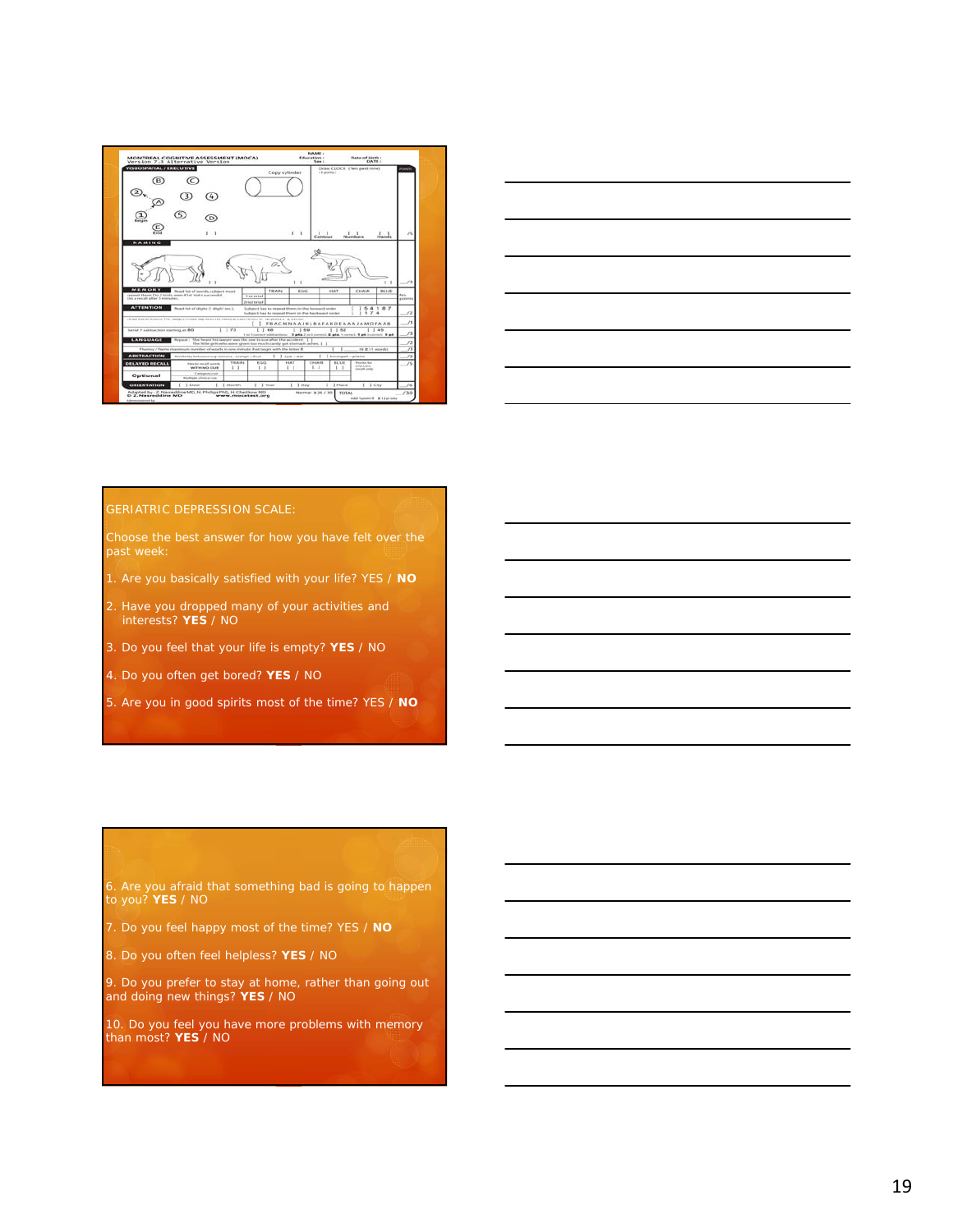**NO**

**YES** / NO

13. Do you feel full of energy? YES / **NO**

14. Do you feel that your situation is hopeless? **YES** / NO

15. Do you think that most people are better off than you are? **YES** / NO

Answers in bold indicate depression. A score of > 5 points suggests depression; do a follow-up interview. Scores of > 10 are nearly always due to depression.



A study conducted in 2010 of inmates in the New<br>Jersey Department of Corrections revealed that<br>greater mental well-being was reported by older<br>inmates who reported having greater levels of both<br>external and internal coping

The authors concluded that it was necessary to assess inmates for present and past stress and trauma as well as re-traumatization and neglect occurring in institutional and healthcare settings.

The authors also concluded that assessment of past and present coping strategies was necessary to improve the mental well-being of inmates.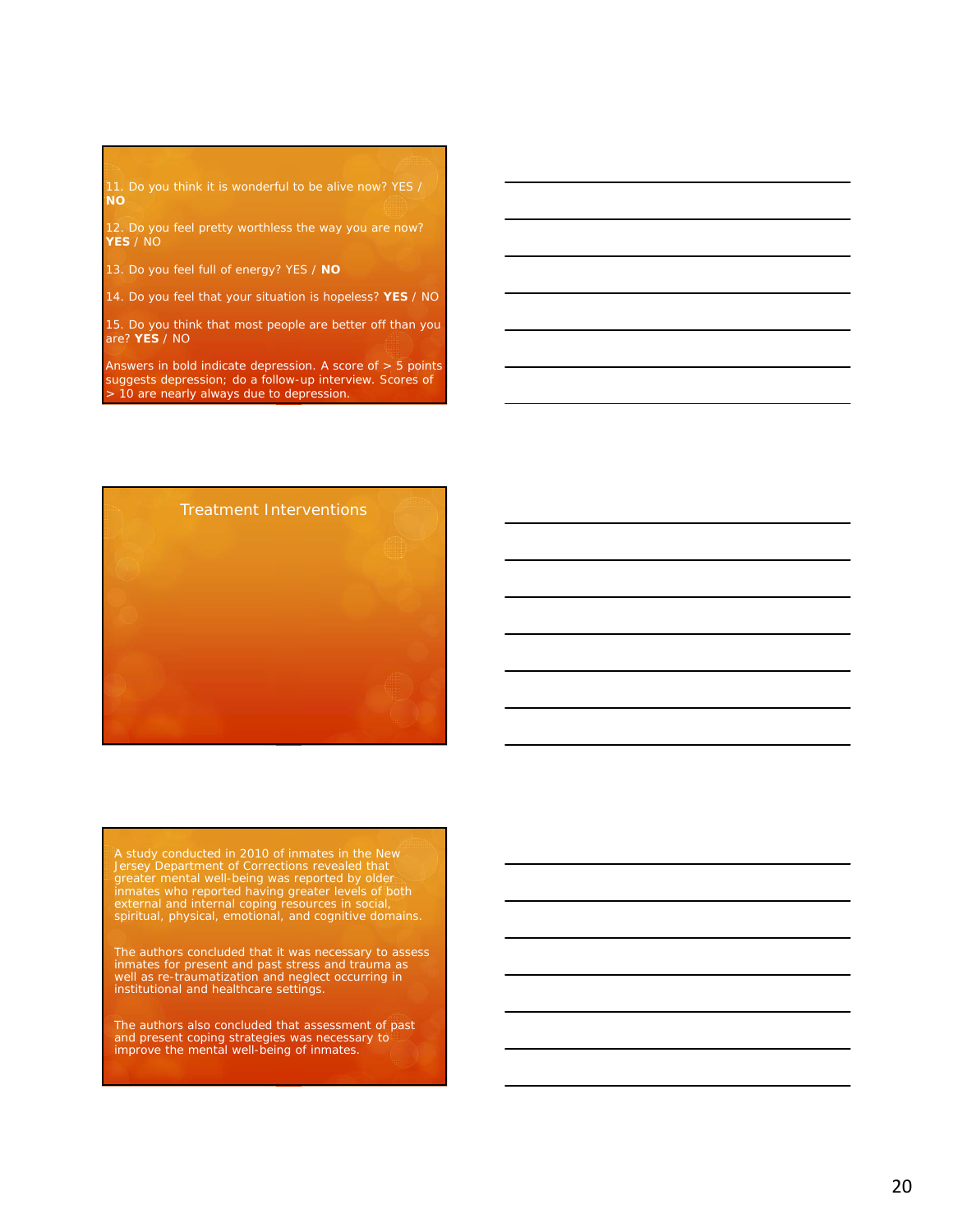increased risk of mortality (when compared with placebo) among elderly individuals with dementia who were treated with atypical antipsychotics.

The increased risk of mortality was a factor of 1.6 to

Most of the deaths were the result of infectious or cardiac causes.

Delusions occur in 9 to 63% of individuals with Alzheimer's disease.

Hallucinations occur in 4 to 41% of individuals with Alzheimer's disease.

Physical aggression occurs in 31 to 42% of individuals with dementia in institutions.

Agitation occurs in 20 to more than 80% of individuals

Atypical antipsychotics have demonstrated modest efficacy in the treatment of psychosis associated with Alzheimer's disease.

However, no atypical antipsychotics are indicated for the treatment of psychosis associated with dementia.

Moreover, studies have not uniformly demonstrated that atypical antipsychotics outperform placebo in treating psychotic symptoms in individuals with Alzheimer's disease.

alternative treatments (including behavioral/ psychosocial and pharmacological interventions) for agitation and/or psychosis complicating dementia is still unclear.

It is worth noting that there is generally a 30 to 40% response rate for placebo in randomized clinical trials of antipsychotics in dementia.

It is felt to be likely that non-specific therapeutic factors account for a significant proportion of this improvement.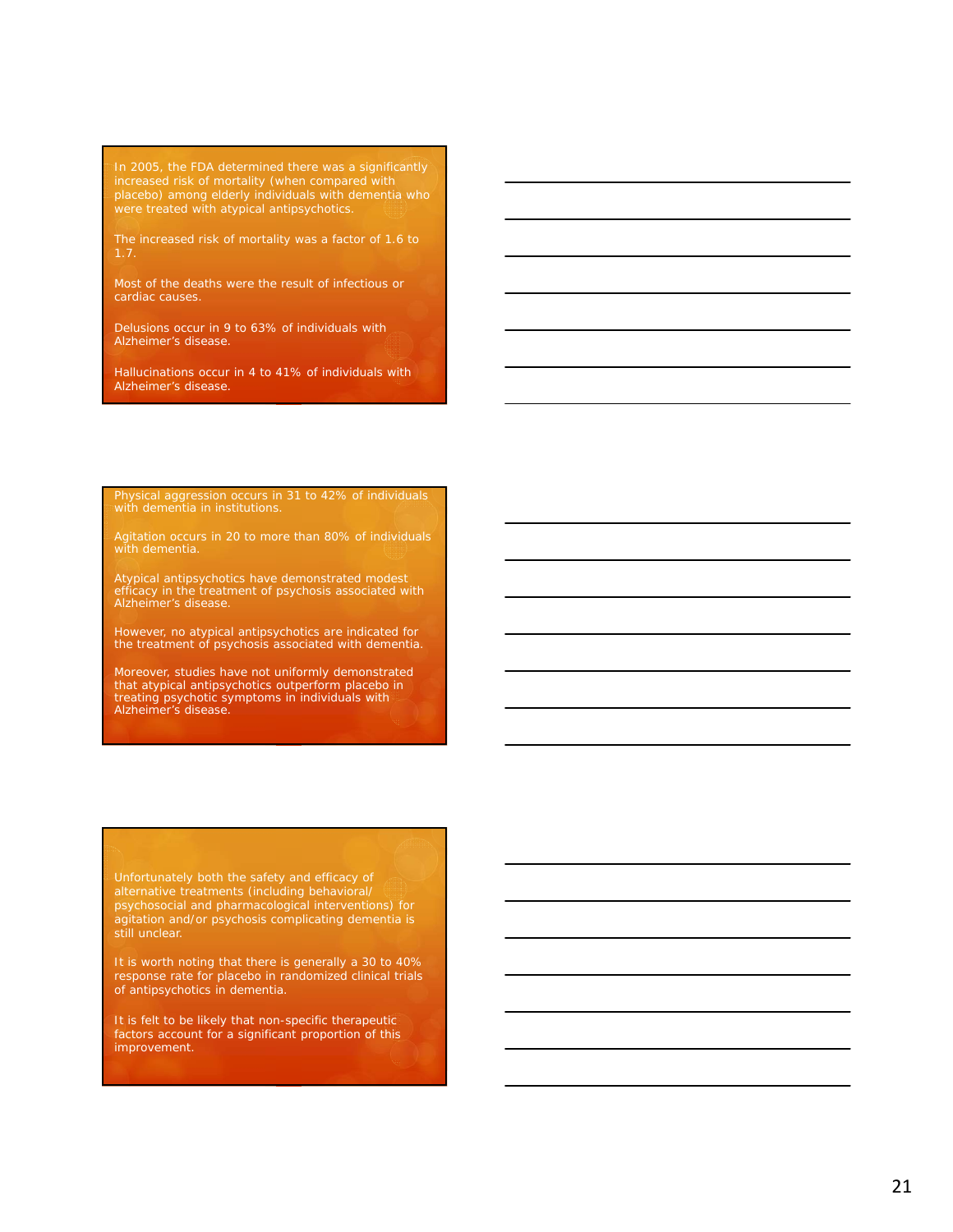**It is important to realize that there are no known specific protective factors for deaths or for cerebrovascular adverse events associated with antipsychotics in this population.**

**It is important to realize that there are no known specific risk factors for deaths or for cerebrovascular adverse events associated with antipsychotics in this population.**

The effects of memantine and cholinesterase inhibitors on behavior are not clear but appear to (at best) be modest.

A Cochrane review from 2011 concluded there were few studies regarding the use of antidepressants to treat psychosis and agitation in dementia at present.

It was noted that, in two studies, citalopram and sertraline had been associated with decreased agitation versus placebo.

It was noted that Trazodone and SSRIs seem to be reasonably well tolerated versus atypical antipsychotics, typical antipsychotics, and placebo.

A 2012 study found that, in individuals with Alzheimer's disease that was moderate to severe, significant agitation was not improved by Memantine.

A 2014 study, examined individuals with probable Alzheimer's disease as well as clinically significant levels of agitation.

All of them received a psychosocial intervention.

94 received Citalopram and 92 received placebo for nine weeks.

This was a double-blind, placebo-controlled, randomized trial.

Citalopram dosing began at 10 mg and could be increased to 30 mg daily over a period of three weeks.

Citalopram use resulted in a significant reduction in caregiver distress as well as agitation.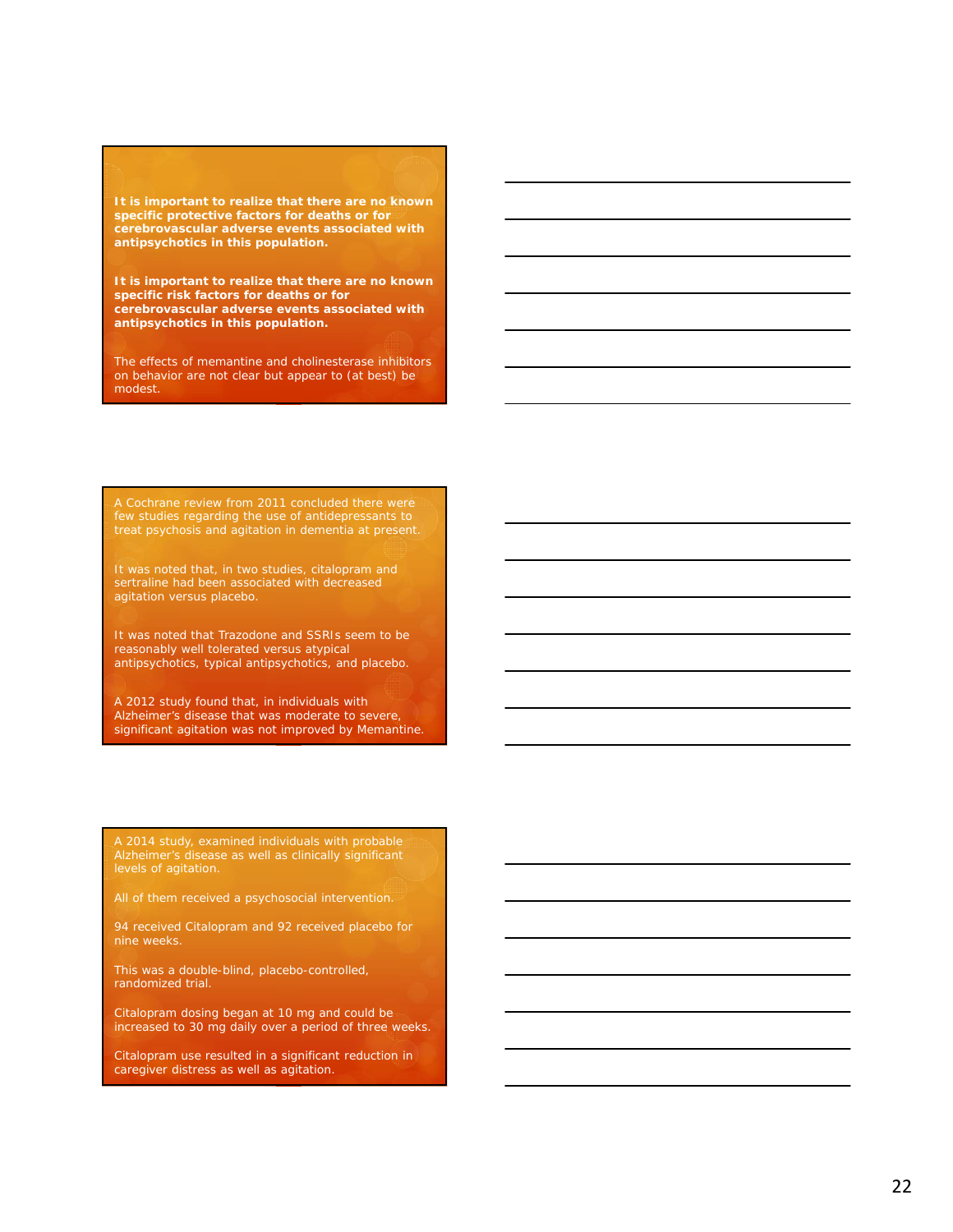### Final Thoughts/Discussion Points

Treatment of depression

Treatment of psychosis

Treatment of anxiety

Treatment of bipolar disorder

Treatment of delirium



### References

Ahalt, C, et al. Paying the Price: The Pressing Need for Quality, Cost, and Outcomes Data to Improve Correctional Health Care for Older Prisoners. JAGS. 2013; 61: 2013-9.

Bolignano D, et al. The aging kidney revisited: A systematic review. Ageing Res. Rev. 2014, http://dx.doi.org/10.1016/j.arr.2014.02.003.

Cusack BJ. Pharmacokinetics in Older Persons. Am J Geriatr Pharmacother. 2004; 2: 274-302.

Fazel S, et al. Hidden psychiatric morbidity in elderly prisoners. British Journal of Psychiatry. 2001; 179: 535-9.

Fazel S, et al. Health of elderly male prisoners: worse than the general population, worse than younger prisoners. Age and Ageing. 2001; 30: 403-7.

Fazel S, et al. Dementia in prison: ethical and legal implications. J Med Ethics. 2002; 28:156-9.

Fazel S, et al. Unmet treatment needs of older prisoners: a primary care survey. Age and Ageing. 2004; 33:396-8.